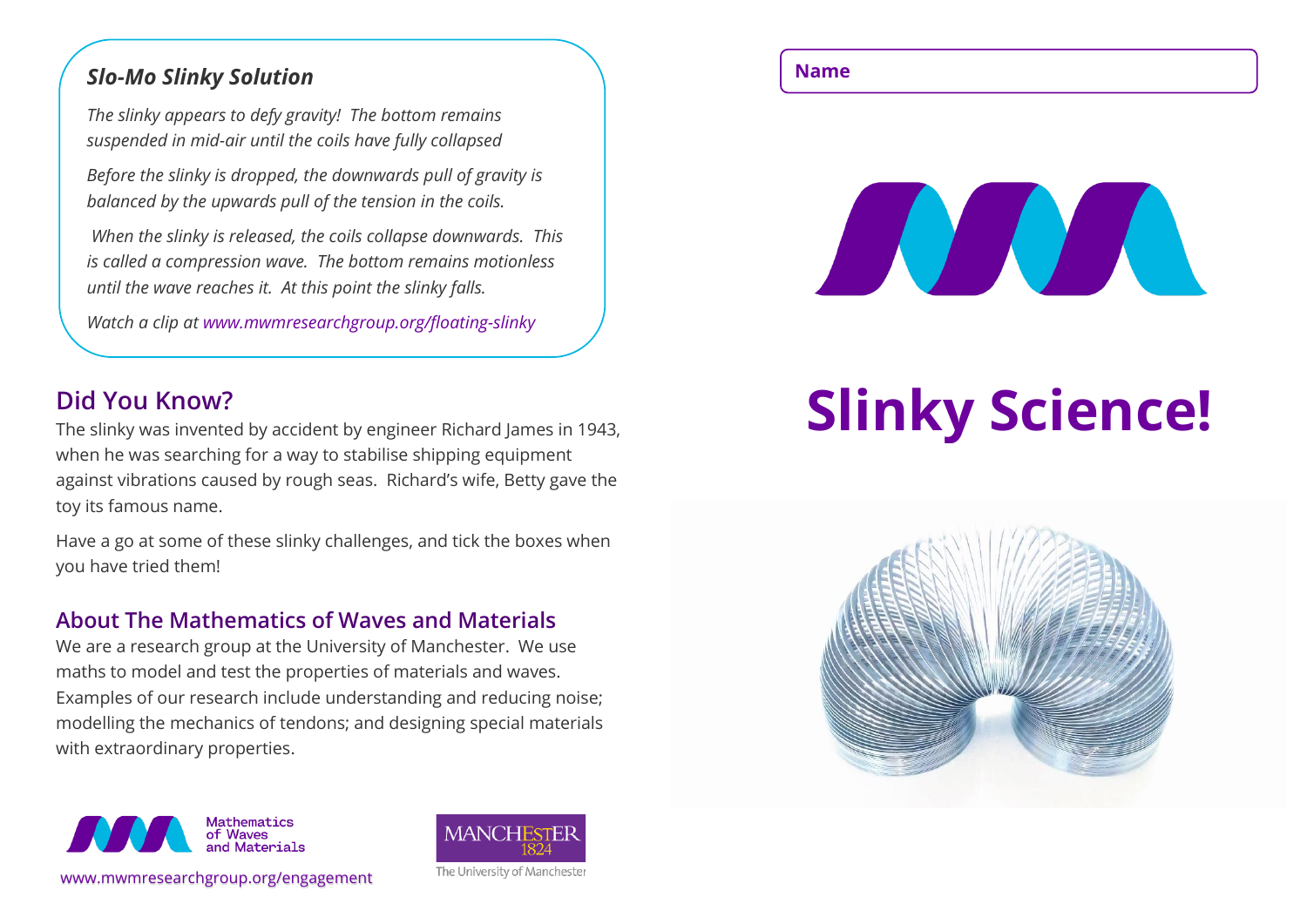

# **Slinky Stairs Challenge Stringy Slinky Sounds**

# **What to do**

- 1. Build a staircase for your mini slinky to walk down. You could use a pile of books or cardboard boxes.
- 2. Hold one end of the slinky near the edge of the top step so that the other end hangs down towards the next step.
- 3. Let go. The slinky should flip end to end as it "walks" down the stairs. It takes practice, if the slinky tumbles, have another go!
- 4. Experiment with the height and width of the steps. What works best?



### **What I noticed What I noticed**

# I tried this!  $\Box$  I tried this!



# **What to do**

- 1.Tie two 30cm strings to the top of the slinky. Tie finger loops in the ends.
- 2.Shake the slinky and listen to the sound.
- 3.Put your index fingers in the loops and press them to your ears (not in your ears!).
- 4.Wiggle about so that the slinky moves. Is the sound different now? Can you say why?



# **What is going on?**

- Most of the sounds we hear travel through the air around us, but sound can travel through solids, liquids or gases.
- Sounds travel more easily through solids than through air because the molecules in solids are closer together.
- What can you say about how the sound travelled from the slinky to your ears in each case?

### With the pot attached, the vibrating slinky makes the pot **What I noticed**

against the air particles.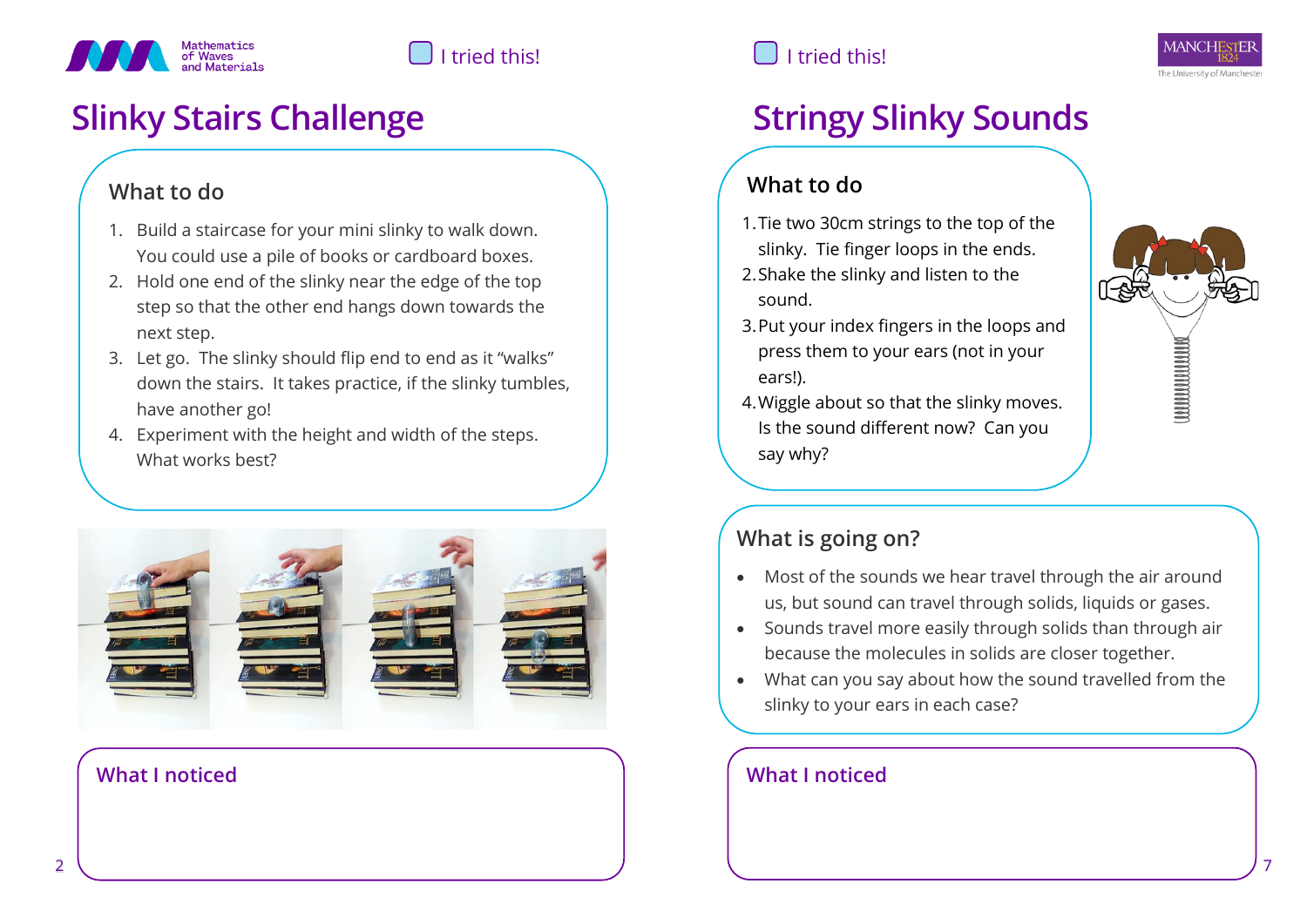

# **Sci-Fi Slinky Sounds Slo-Mo Slinky**

# **What to do**

- 1. Hold the slinky up and let the coils dangle. Shake it about and listen to the sound.
- 2. Tape a plastic flowerpot to the top of the slinky so that its open end points away from the slinky.
- 3. Holding flowerpot, shake the slinky about.
- 4. Is the sound different now? Can you say why?

# **What is going on?**

WUUUU

- We hear sounds when a vibrating object makes the air around it vibrate.
- The vibrating air particles make the ones next to them vibrate and so on, until the vibration reaches our ears.
- On its own, the slinky only has a small surface area to "push" against the air particles.
- With the pot attached, the vibrating slinky makes the pot and the air in and around it vibrate, too. The sound is much louder than the slinky alone. This is called *amplification.*

# I tried this!  $\Box$  I tried this!

# **What to do**

- 1. Make sure there is lots of free space around you.
- 2. Hold the slinky up and away from you. Let the coils dangle. *Can you predict what will happen when you let go? Will the coils close up as the slinky falls, before or after it falls, or not at all?*
- *3.* Let the slinky go and watch carefully. You might have to repeat the experiment a few times! If you have a mobile phone, try filming it, and watching it in slow motion.
- *4.* Find the answer on the back page!



# **What I noticed What I noticed**